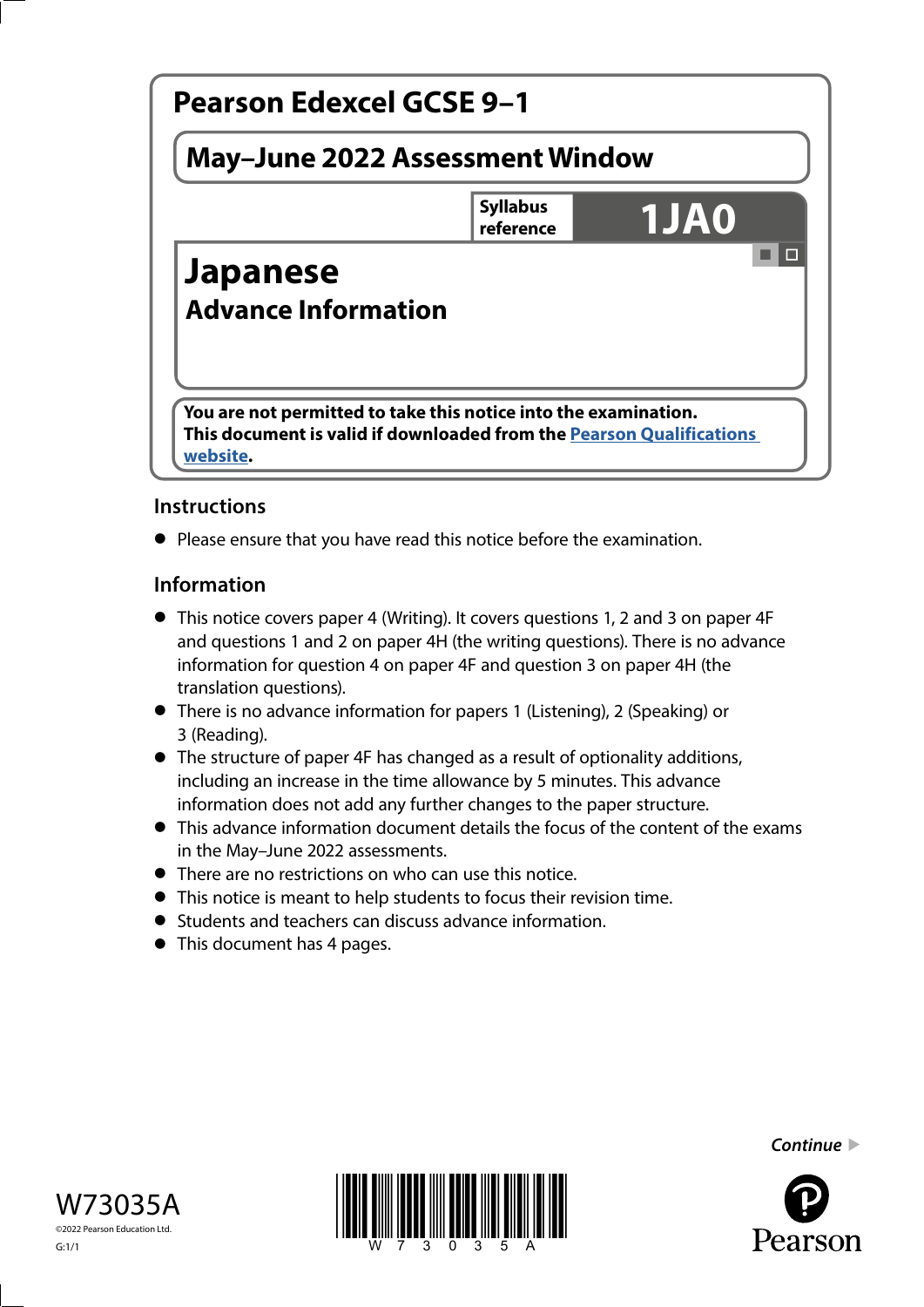#### **General advice**

- In addition to covering the content outline in the advance information, students and teachers should consider how to:
	- manage their revision of parts of the specification which may be assessed in areas not covered by the advance information
	- manage their revision of other parts of the specification which may provide knowledge which helps with understanding the areas being tested in 2022.
- For specifications with synoptic assessments, topics not explicitly given in the advance information may appear, e.g. where students are asked to bring together knowledge, skills and understanding from across the specification.
- For specifications with optional papers/topics/content, students should only refer to the advance information for their intended option.
- For specifications with NEA, advance information does not cover any NEA components.

A link to the Joint Council for Qualifications guidance document on advance information can be found on the Joint Council for Qualifications website or [here](https://www.jcq.org.uk/wp-content/uploads/2021/10/Advance-Information-for-General-Qualifications-2021-22.pdf).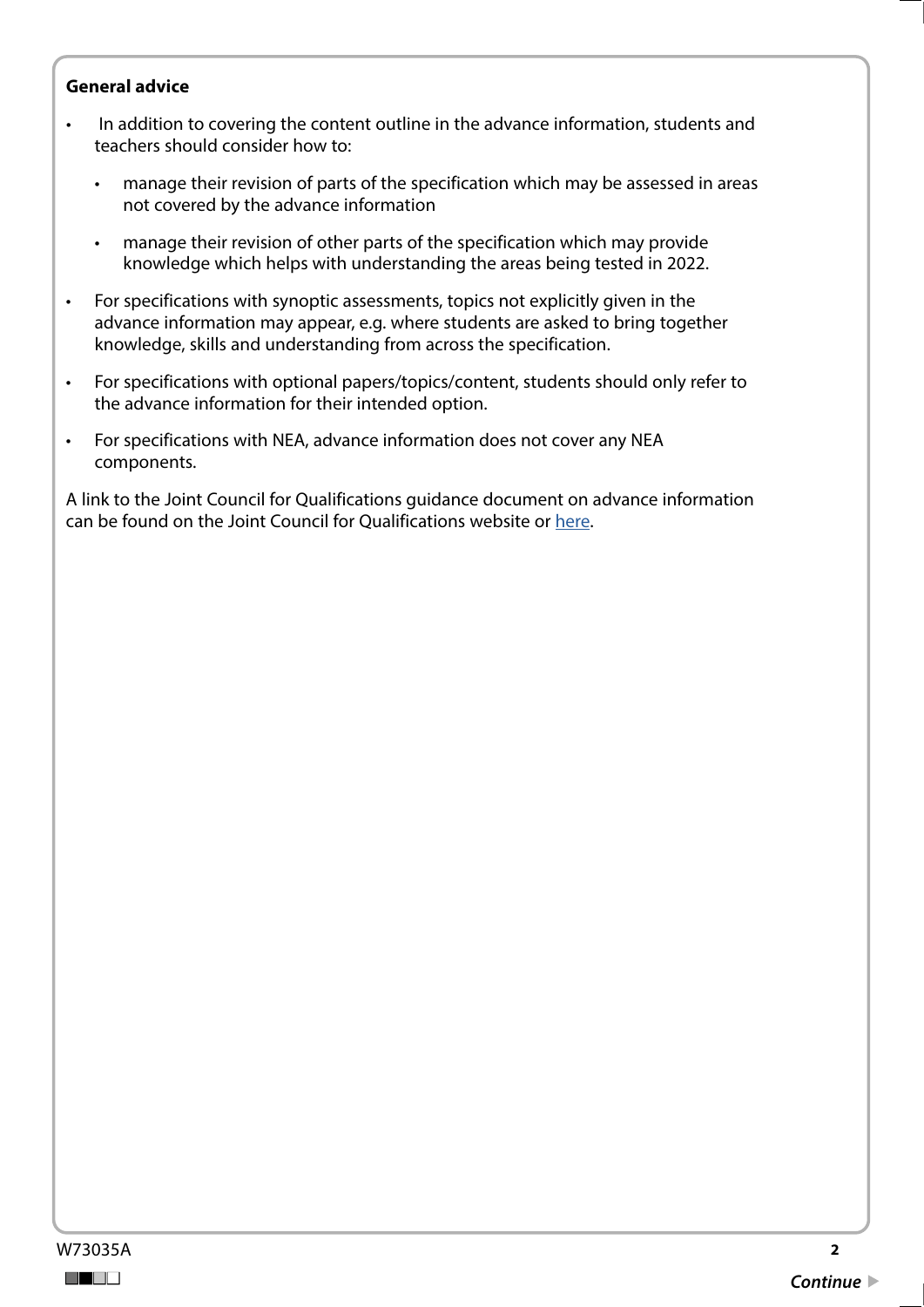## **Advance Information**

#### **Subject specific section**

- This advance information details the major focus of the content of the 2022 assessments in GCSE Japanese, Paper 4 (Writing).
- Students may focus their revision on these specific topics, but it is still important to understand these in the context of the whole theme to be able to both answer questions in the assessment and support their progression.